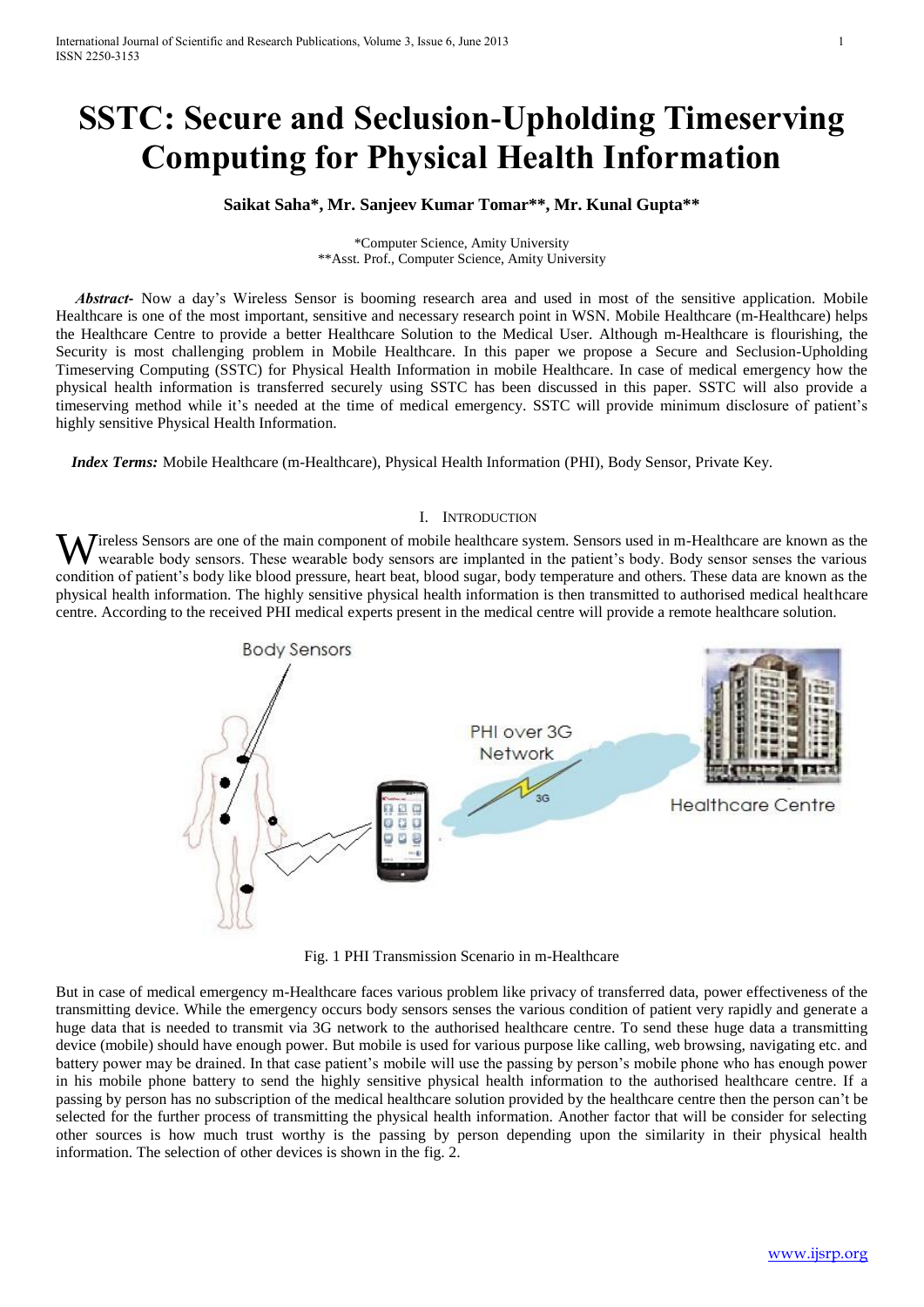

Fig. 2 Selection of Other Power Source

### I. PROPOSED SYSTEM

To overcome the security issues and the low power of transmission device we proposed the Secure and Seclusion-Upholding Timeserving Computing. It will work in two steps:

- i. Data Encryption
- ii. Tackle Power Issue.

### **i. Data Encryption:**

Using the symmetric key physical health information will be encrypted. At the time of subscription for a m-Healthcare solution a private key will be distributed to the medical user. Medical user will share the private key only with the authorised m-Healthcare centre. Data collected by the body sensor will be encrypted by the medical user using the shared private key and the encrypted PHI will be send to the helping node. Helping node will not be able to read the sensitive physical health information as they are encrypted with the medical user's private key. Helping node will forward the encrypted data to the m-Healthcare Centre. These data can easily be decrypted here as they have the user's private key. Symmetric key provides the security to the patient's health information.

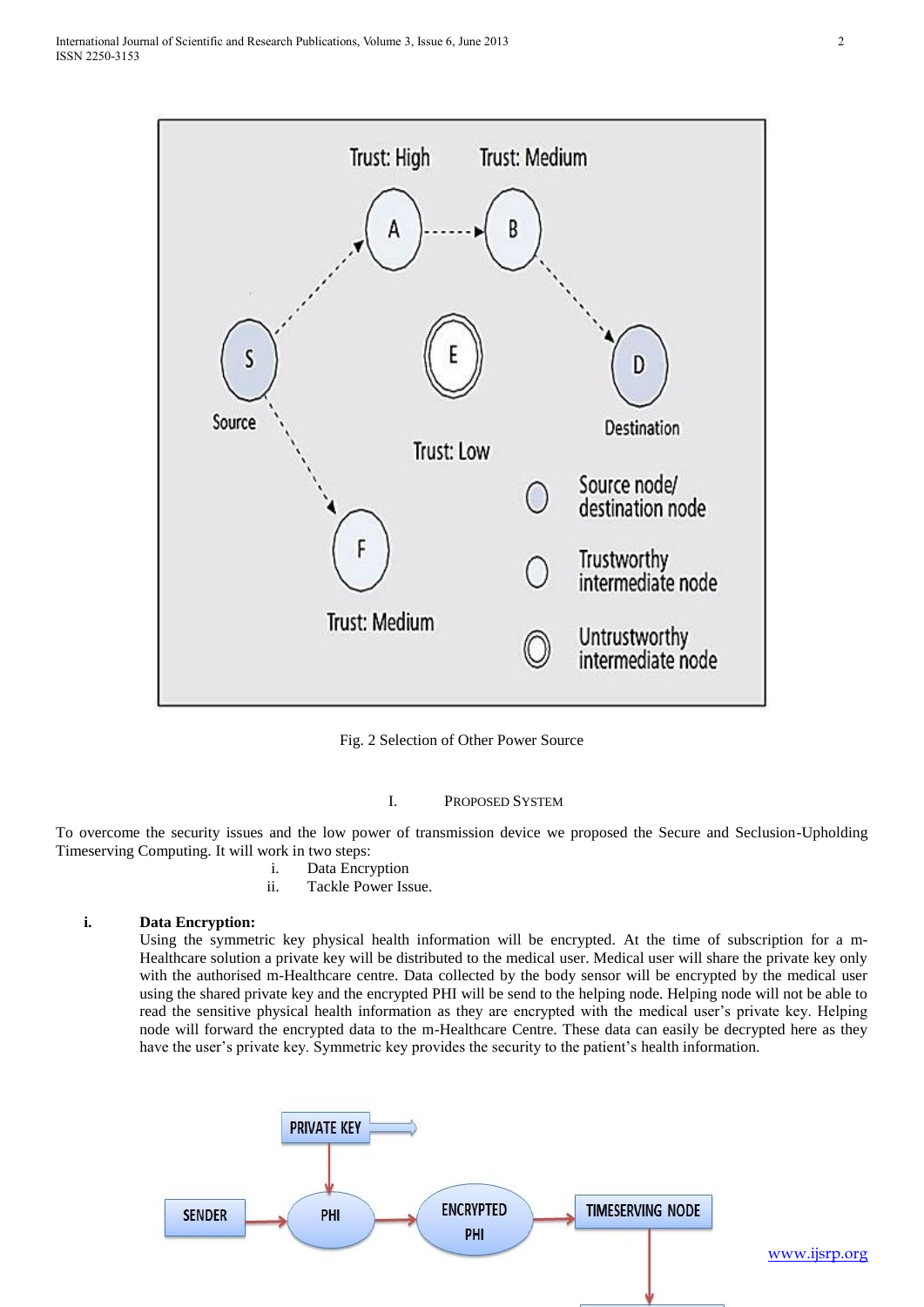## Fig. 3 PHI Encryption

## **ii. Tackle Power Issue:**

Lower power of transmitting device is solved using the passing by Timeserving Devices. While the medical user don't have enough power to transmit the data, it looks for the other timeserving devices which are medical user. Selection of trust worthy helping node is shown in fig. 2. These trust worthy devices help in forwarding the encrypted PHI to the m-Healthcare Centre.

## II. BLOCK DIAGRAM & PROCEDURE

## **Procedure of the Computing:**

- 1. Body sensor will gather the body condition.
- 2. Generate the PHI.
- 3. If power is sufficient, send the PHI to the Healthcare Centre.
- 4. Else Contact the passing by person.
- 5. Check whether the passing by person is a medical user or not.
- 6. If the person is not medical user discard it.
- 7. If the person is a medical user check whether the transmitting device has enough power.
- 8. Check for the similar symptoms.
- 9. If a threshold is achieved then the node is selected for the PHI transmission.
- 10. Send the PHI using the timeserving Node.
- 11. Receive medical assistance from the authorized medical Healthcare Centre.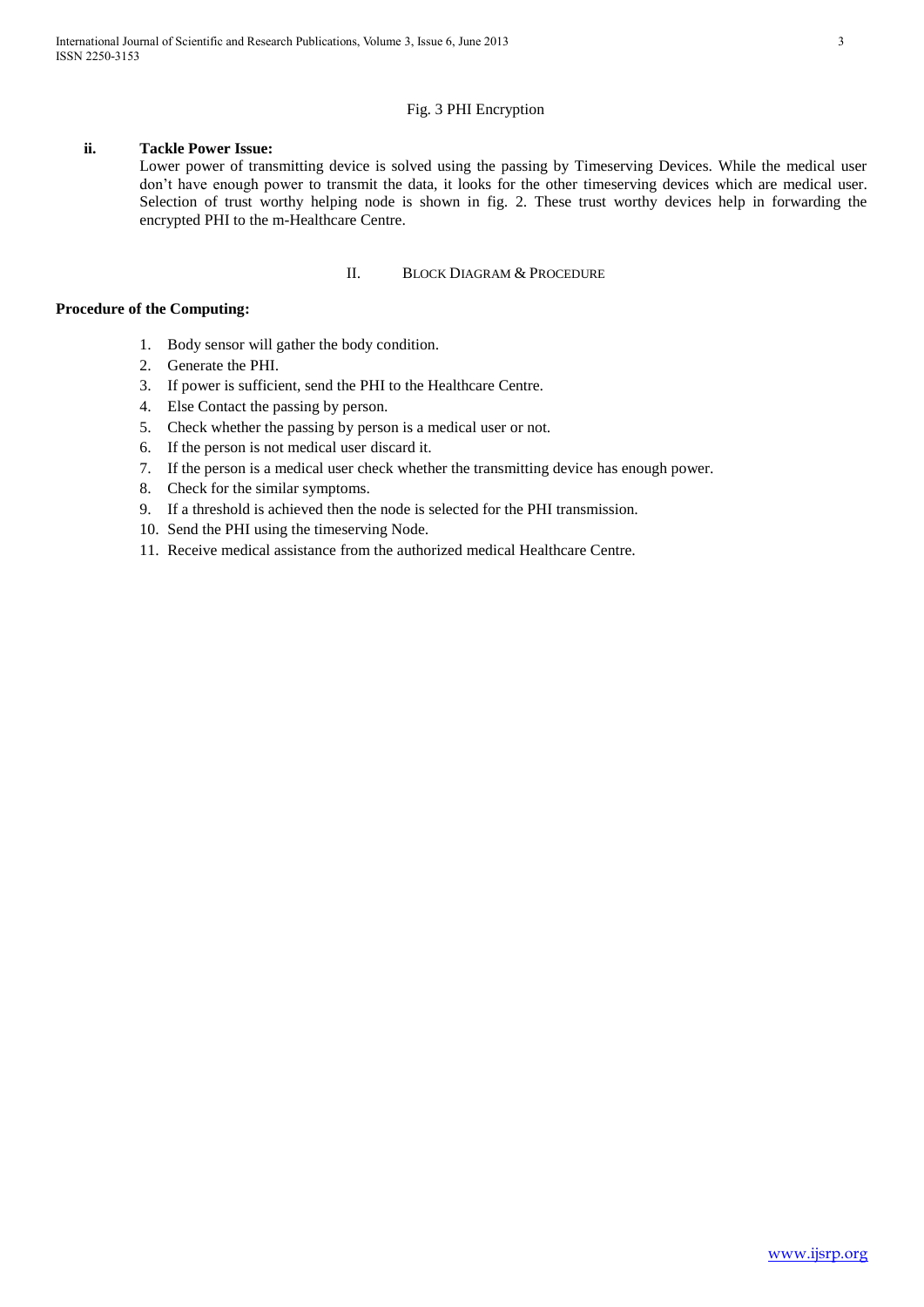International Journal of Scientific and Research Publications, Volume 3, Issue 6, June 2013 4 ISSN 2250-3153

## **Block Diagram:**



III. RESULTS



Fig. 4 Encrypted PHI Transmitted Via Trusted Node